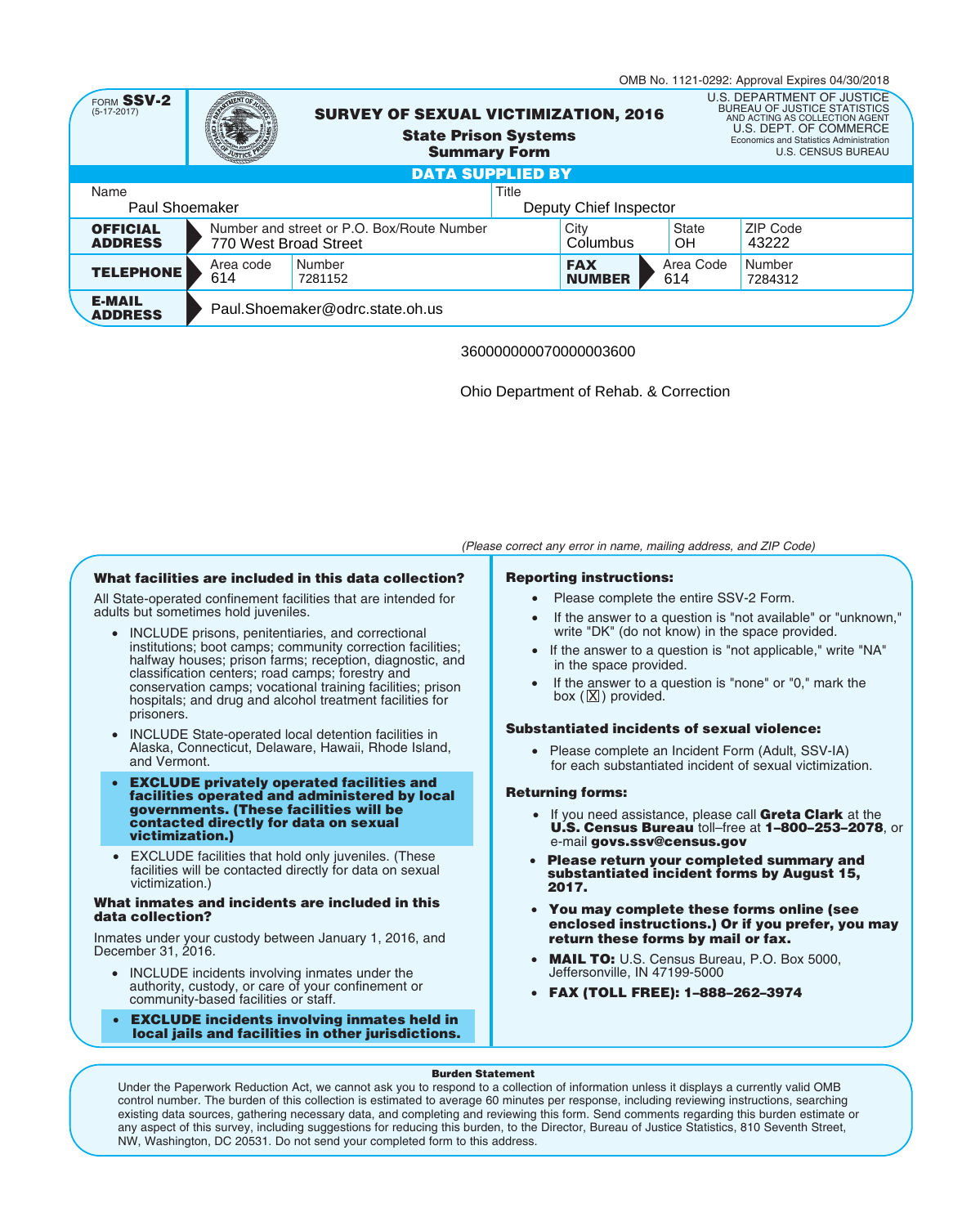#### **Section I – INMATE–ON–INMATE SEXUAL VICTIMIZATION**

### **DEFINITIONS**

The survey utilizes the definition of "sexual abuse" as provided by 28 C.F.R. §115.6 in the *National Standards to Prevent, Detect, and Respond to Prison Rape* (under the Prison Rape Elimination Act of 2003). For purposes of SSV, sexual abuse is disaggregated into three categories of inmate-on-inmate sexual victimization. These categories are:

# **NONCONSENSUAL SEXUAL ACTS**

Sexual contact of any person without his or her consent, or of a person who is unable to consent or refuse;

#### **AND**

• Contact between the penis and the vulva or the penis and the anus including penetration, however slight;

### **OR**

• Contact between the mouth and the penis, vulva, or anus;

### **OR**

• Penetration of the anal or genital opening of another person, however slight, by a hand, finger, object, or other instrument.

## **ABUSIVE SEXUAL CONTACT**

Sexual contact of any person without his or her consent, or of a person who is unable to consent or refuse;

#### **AND**

- Intentional touching, either directly or through the clothing, of the genitalia, anus, groin, breast, inner thigh, or buttocks of any person.
- EXCLUDE incidents in which the contact was incidental to a physical altercation.

### **SEXUAL HARASSMENT**

Repeated and unwanted sexual advances, requests for sexual favors, or verbal comments, gestures, or actions of a derogatory or offensive sexual nature by one inmate directed toward another.

#### **1. Does your State prison system record allegations of inmate-on-inmate NONCONSENSUAL SEXUAL ACTS?**

**01**  $\sqrt{ }$  Yes → **a.** Do you record all reported **occurrences, or only substantiated ones?**

01 <mark>ビ</mark> All

02∟ Substantiated only

#### **b. Do you record attempted NONCONSENSUAL SEXUAL ACTS or only completed ones?**

- $_{01}$   $\vee$  Both attempted and completed
- <sub>02</sub> ∟ Completed only

No ➔ *Please provide the definition used by your* 02 *State prison system for inmate-on-inmate NONCONSENSUAL SEXUAL ACTS in the space below. Use that definition to complete Items 2 and 3.* ■<br>
Both attempted<br>
■ Completed only<br>
rovide the definition<br>
system for inm<br>
NSENSUAL SEXU<br>
flow. Use that definition<br>
on SSENSUAL SEXU<br>
and 3.<br>
<br> **1, 2016, and Definition**<br> **166**<br> **166**<br>
SEXUAL ACTS<br>
<br>
secontact the age<br>  $\angle$  All<br>  $\Box$  Substantiated only<br> **Do you record att**<br> **NONCONSENSUA**<br>  $\Box$  Both attempted<br>  $\Box$  Eoth attempted<br>  $\Box$  Completed only<br>  $\Box$  Completed only<br>  $\Box$  Completed only<br>  $\Box$  Completed only<br>  $\Box$  Completed only<br>  $\$ 

- **2. Between January 1, 2016, and December 31, 2016, how many allegations of inmate-on-inmate NONCONSENSUAL SEXUAL ACTS were reported?**
	-
	- **Number reported** ...... <u>■ <sup>100</sup></u> None
	- If an allegation involved multiple victimizations, count only once.
	- Exclude any allegations that were reported as consensual.
- **3. Of the allegations reported in Item 2, how many were —** *(Please contact the agency or office responsible for investigating allegations of sexual victimization in order to fully complete this form.)*

**a. Substantiated** ......

**None** 7

166

The event was investigated and determined to have occurred, based on a preponderance of the evidence (28 C.F.R. §115.72).

**b. Unsubstantiated** ....

□ None 107

52

 $\Box$  None

The investigation concluded that evidence was insufficient to determine whether or not the event occurred.

**c. Unfounded** .........

• The investigation determined that the event did NOT occur.

| d. Investigation ongoing |  |  | $\Box$ None |
|--------------------------|--|--|-------------|
|                          |  |  |             |

- Evidence is still being gathered, processed or evaluated, and a final determination has not yet been made.
- **e. TOTAL** (Sum of Items 166  $\Box$  None  $3a$  through  $3d$  ......
	- The total should equal the number reported in Item 2.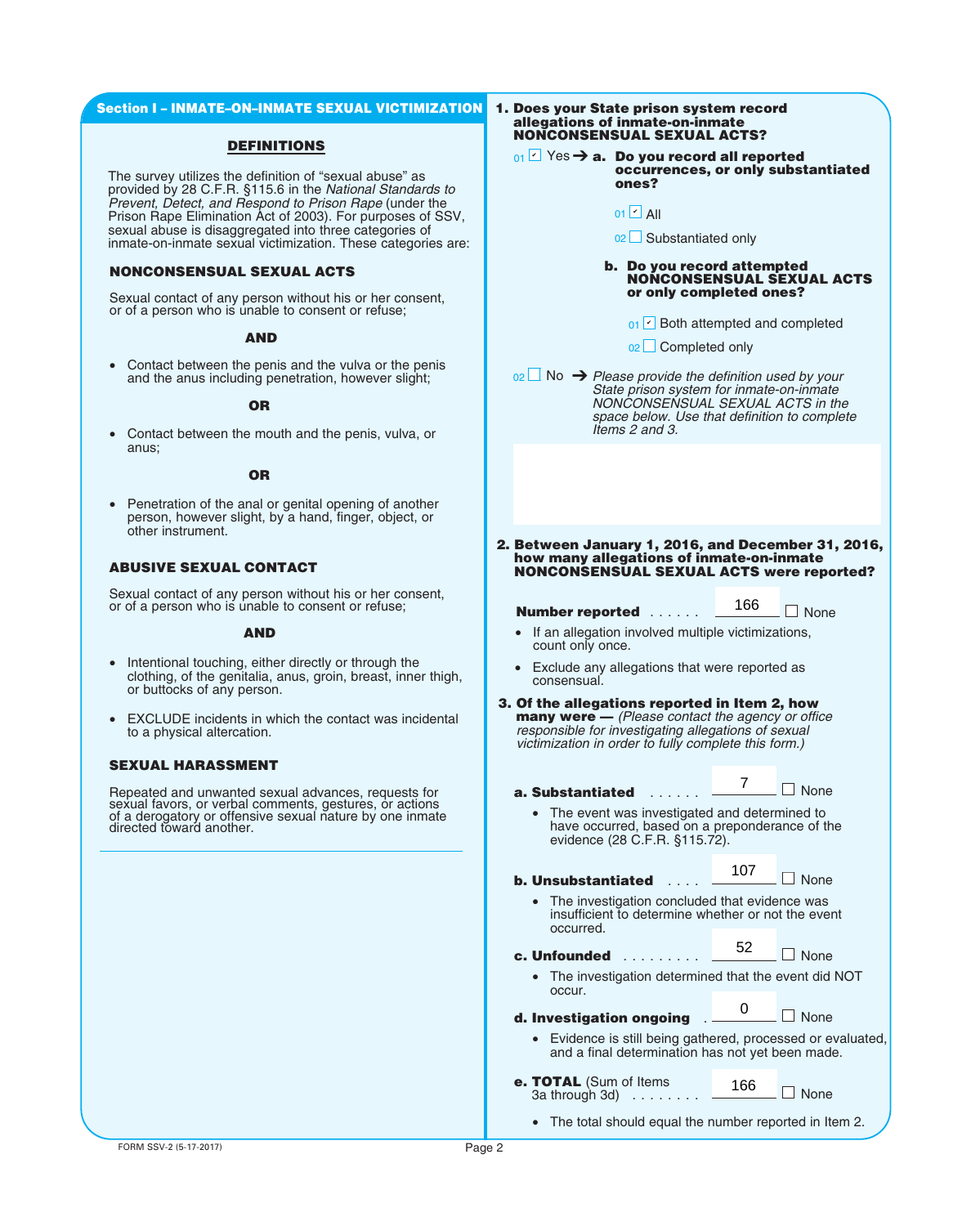| 4. Does your State prison system record                            | 7. Does your State prison system record                            |  |  |  |  |
|--------------------------------------------------------------------|--------------------------------------------------------------------|--|--|--|--|
| allegations of inmate-on-inmate ABUSIVE                            | allegations of inmate-on-inmate SEXUAL                             |  |  |  |  |
| <b>SEXUAL CONTACT?</b> (See definitions on page 2.)                | <b>HARASSMENT?</b> (See definitions on page 2.)                    |  |  |  |  |
| 01 $\leq$ Yes $\rightarrow$ Can these be counted separately from   | $_{01}$ $\sim$ Yes $\rightarrow$ Do you record all reported        |  |  |  |  |
| allegations of NONCONSENSUAL                                       | allegations or only substantiated                                  |  |  |  |  |
| <b>SEXUAL ACTS?</b>                                                | ones?                                                              |  |  |  |  |
| $01$ $\vee$ Yes                                                    | $01$ $ v $ All                                                     |  |  |  |  |
| $02 \Box$ No $\rightarrow$ Skip to Item 7.                         | 02 Substantiated only                                              |  |  |  |  |
| $\Box$ No $\rightarrow$ Please provide an explanation in the space | $\Box$ No $\rightarrow$ Please provide an explanation in the space |  |  |  |  |
| 02 <sup>1</sup>                                                    | 02 <sup>1</sup>                                                    |  |  |  |  |
| below and then skip to Item 7.                                     | below and then skip to Section II.                                 |  |  |  |  |
|                                                                    |                                                                    |  |  |  |  |
|                                                                    |                                                                    |  |  |  |  |
|                                                                    |                                                                    |  |  |  |  |
|                                                                    |                                                                    |  |  |  |  |
| 5. Between January 1, 2016, and December 31, 2016,                 | 8. Between January 1, 2016, and December 31, 2016,                 |  |  |  |  |
| how many allegations of inmate-on-inmate                           | how many allegations of inmate-on-inmate                           |  |  |  |  |
| <b>ABUSIVE SEXUAL CONTACT were reported?</b>                       | <b>SEXUAL HARASSMENT were reported?</b>                            |  |  |  |  |
| 104                                                                | 125                                                                |  |  |  |  |
| <b>Number reported </b>                                            | $\Box$ None                                                        |  |  |  |  |
| $\perp$ None                                                       | <b>Number reported</b>                                             |  |  |  |  |
| • If an allegation involved multiple victimizations,               | • If an allegation involved multiple victims or                    |  |  |  |  |
| count only once.                                                   | inmate perpetrators, count only once.                              |  |  |  |  |
| • Exclude any allegations that were reported as                    | Exclude any allegations that were reported as                      |  |  |  |  |
| consensual.                                                        | consensual.                                                        |  |  |  |  |
| 6. Of the allegations reported in Item 5, how                      | 9. Of the allegations reported in Item 8, how                      |  |  |  |  |
| <b>many were</b> $-$ (Please contact the agency or office          | <b>many were</b> - (Please contact the agency or office            |  |  |  |  |
| responsible for investigating allegations of sexual                | responsible for investigating allegations of sexual                |  |  |  |  |
| victimization in order to fully complete this form.)               | victimization in order to fully complete this form.)               |  |  |  |  |
| 4                                                                  | 25                                                                 |  |  |  |  |
| None                                                               | None                                                               |  |  |  |  |
| <b>a. Substantiated a.a.</b>                                       | a. Substantiated                                                   |  |  |  |  |
| 71                                                                 | 85                                                                 |  |  |  |  |
| None                                                               | $\Box$ None                                                        |  |  |  |  |
| <b>b. Unsubstantiated </b>                                         | <b>b. Unsubstantiated</b>                                          |  |  |  |  |
| 29                                                                 | 15                                                                 |  |  |  |  |
| None                                                               | $\Box$ None                                                        |  |  |  |  |
| c. Unfounded <b>c.</b>                                             | c. Unfounded                                                       |  |  |  |  |
| 0                                                                  | 0                                                                  |  |  |  |  |
| d. Investigation ongoing                                           | $\Box$ None                                                        |  |  |  |  |
| None                                                               | d. Investigation ongoing                                           |  |  |  |  |
| e. TOTAL (Sum of Items                                             | e. TOTAL (Sum of Items                                             |  |  |  |  |
| 104                                                                | 125                                                                |  |  |  |  |
| None                                                               | None                                                               |  |  |  |  |
| 6a through 6d) $\ldots \ldots \ldots$                              | 9a through 9d) $\ldots \ldots$                                     |  |  |  |  |
| • The total should equal the number reported in                    | • The total should equal the number reported in                    |  |  |  |  |
| Item 5.                                                            | Item 8.                                                            |  |  |  |  |
|                                                                    |                                                                    |  |  |  |  |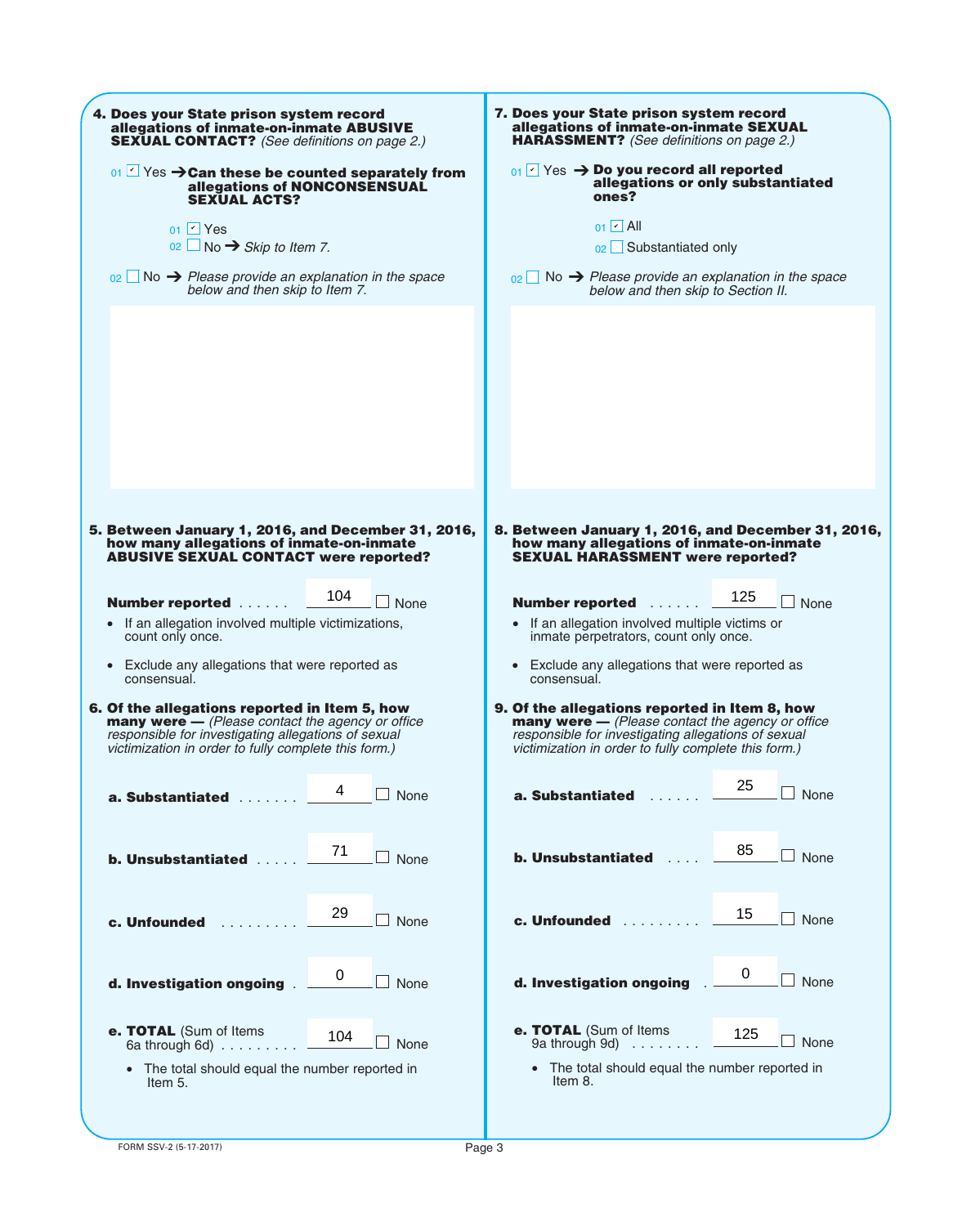## **SECTION II – STAFF-ON-INMATE SEXUAL ABUSE**

### **DEFINITIONS**

The survey utilizes the definition of "sexual abuse" by a staff member, contractor or volunteer as provided by 28 C.F.R. §115.6 in the *National Standards to Prevent, Detect, and Respond to Prison Rape* (under the Prison Rape Elimination Act of 2003). For purposes of SSV, sexual abuse is disaggregated into two categories of staff-on-inmate sexual abuse. These categories are:

## **STAFF SEXUAL MISCONDUCT**

Any behavior or act of sexual nature directed toward an inmate by an employee, volunteer, contractor, official visitor or other agency representative (exclude family, friends or other visitors).

Sexual relationships of a romantic nature between staff and inmates are included in this definition. Consensual or nonconsensual sexual acts include—

• Intentional touching, either directly or through the clothing, of the genitalia, anus, groin, breast, inner thigh, or buttocks that is unrelated to official duties or with the intent to abuse, arouse, or gratify sexual desire;

#### **OR**

• Completed, attempted, threatened, or requested sexual acts;

#### **OR**

• Occurrences of indecent exposure, invasion of privacy, or staff voyeurism for reasons unrelated to official duties or for sexual gratification.

### **STAFF SEXUAL HARASSMENT**

Repeated verbal statements, comments or gestures of a sexual nature to an inmate by an employee, volunteer, contractor, official visitor, or other agency representative (exclude family, friends, or other visitors). Include—

• Demeaning references to gender; or sexually suggestive or derogatory comments about body or clothing;

#### **OR**

• Repeated profane or obscene language or gestures.

#### **10. Does your State prison system record allegations of STAFF SEXUAL MISCONDUCT?**

### **01**  $\sqrt{2}$  Yes → Do you record all reported **occurrences, or only substantiated ones?**

#### **11. Between January 1, 2016, and December 31, 2016, how many allegations of STAFF SEXUAL MISCONDUCT were reported?**

#### **Number reported** ....... None 88

- If an allegation involved multiple victimizations, count only once.
- **12. Of the allegations reported in Item 11, how many were —** *(Please contact the agency or office responsible for investigating allegations of sexual victimization in order to fully complete this form.)*

| $_{01}$ $\vee$ Yes $\rightarrow$ Do you record all reported<br>occurrences, or only substantiated<br>ones?                                                                                                     |          |                  |
|----------------------------------------------------------------------------------------------------------------------------------------------------------------------------------------------------------------|----------|------------------|
| $01$ $\triangleright$ All<br>02   Substantiated only                                                                                                                                                           |          |                  |
| $_{02}$ No $\rightarrow$ Please provide an explanation in the space<br>below and then skip to Item 13.                                                                                                         |          |                  |
|                                                                                                                                                                                                                |          |                  |
|                                                                                                                                                                                                                |          |                  |
|                                                                                                                                                                                                                |          |                  |
|                                                                                                                                                                                                                |          |                  |
| Between January 1, 2016, and<br>December 31, 2016, how many allegations of                                                                                                                                     |          |                  |
| <b>STAFF SEXUAL MISCONDUCT were reported</b>                                                                                                                                                                   |          |                  |
| <b>Number reported</b>                                                                                                                                                                                         | 88       | <b>None</b>      |
| If an allegation involved multiple victimizations,<br>count only once.                                                                                                                                         |          |                  |
| Of the allegations reported in Item 11, how<br>many were - (Please contact the agency or office<br>responsible for investigating allegations of sexual<br>victimization in order to fully complete this form.) |          |                  |
| a. Substantiated                                                                                                                                                                                               | 12       | $\exists$ None   |
| <b>b. Unsubstantiated</b>                                                                                                                                                                                      | 33       | <b>None</b>      |
| c. Unfounded                                                                                                                                                                                                   | 42       | $\Box$ None      |
| d. Investigation ongoing                                                                                                                                                                                       | 1        | $\Box$ None      |
| <b>e. TOTAL</b> (Sum of Items<br>12a through 12d)                                                                                                                                                              | 88       | $\Box$ None      |
| The total abouted agual the                                                                                                                                                                                    | امعا ماه | $\sim$ thanks in |

he total should equal the number reported in Item 11.